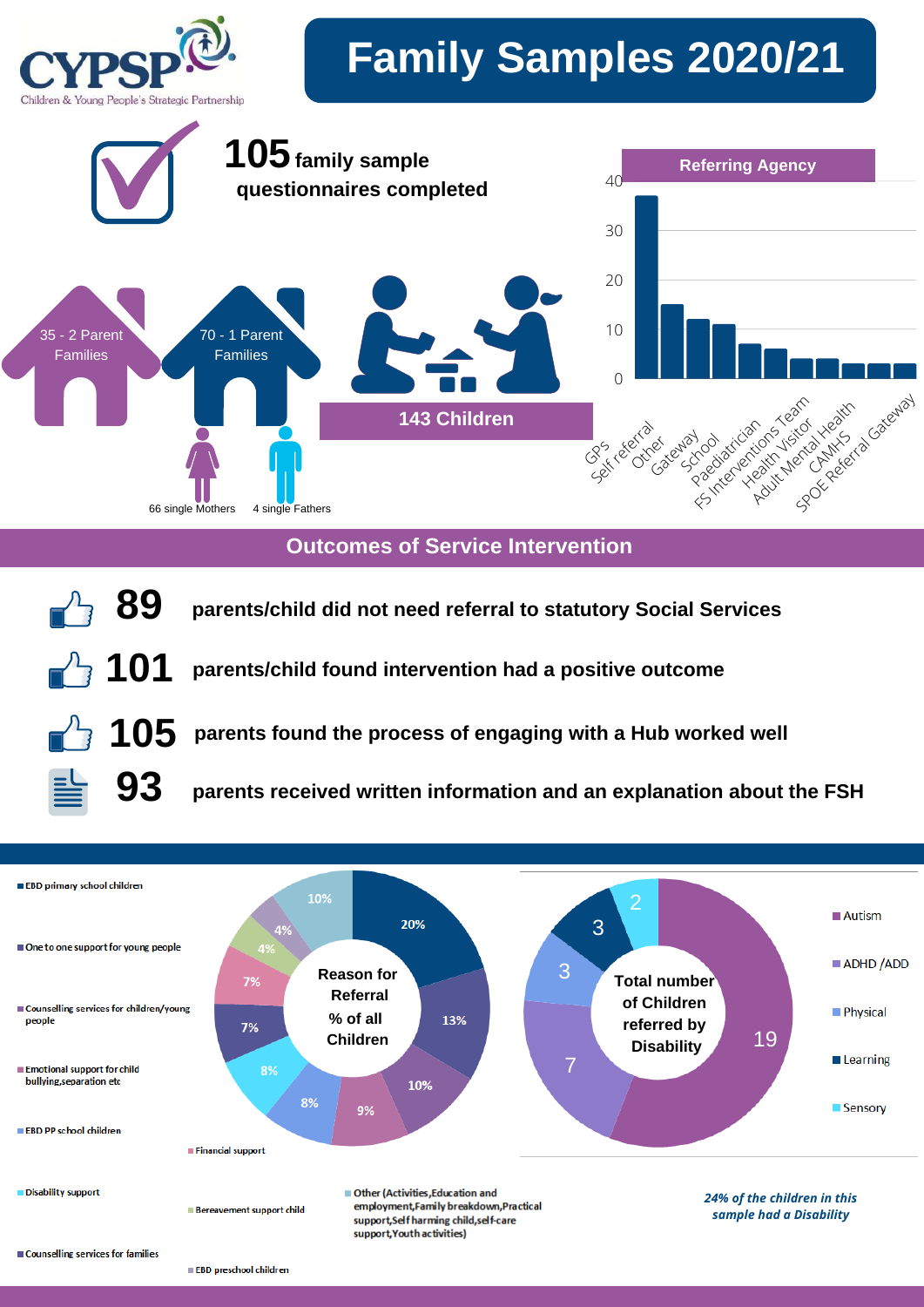## Signposted Services